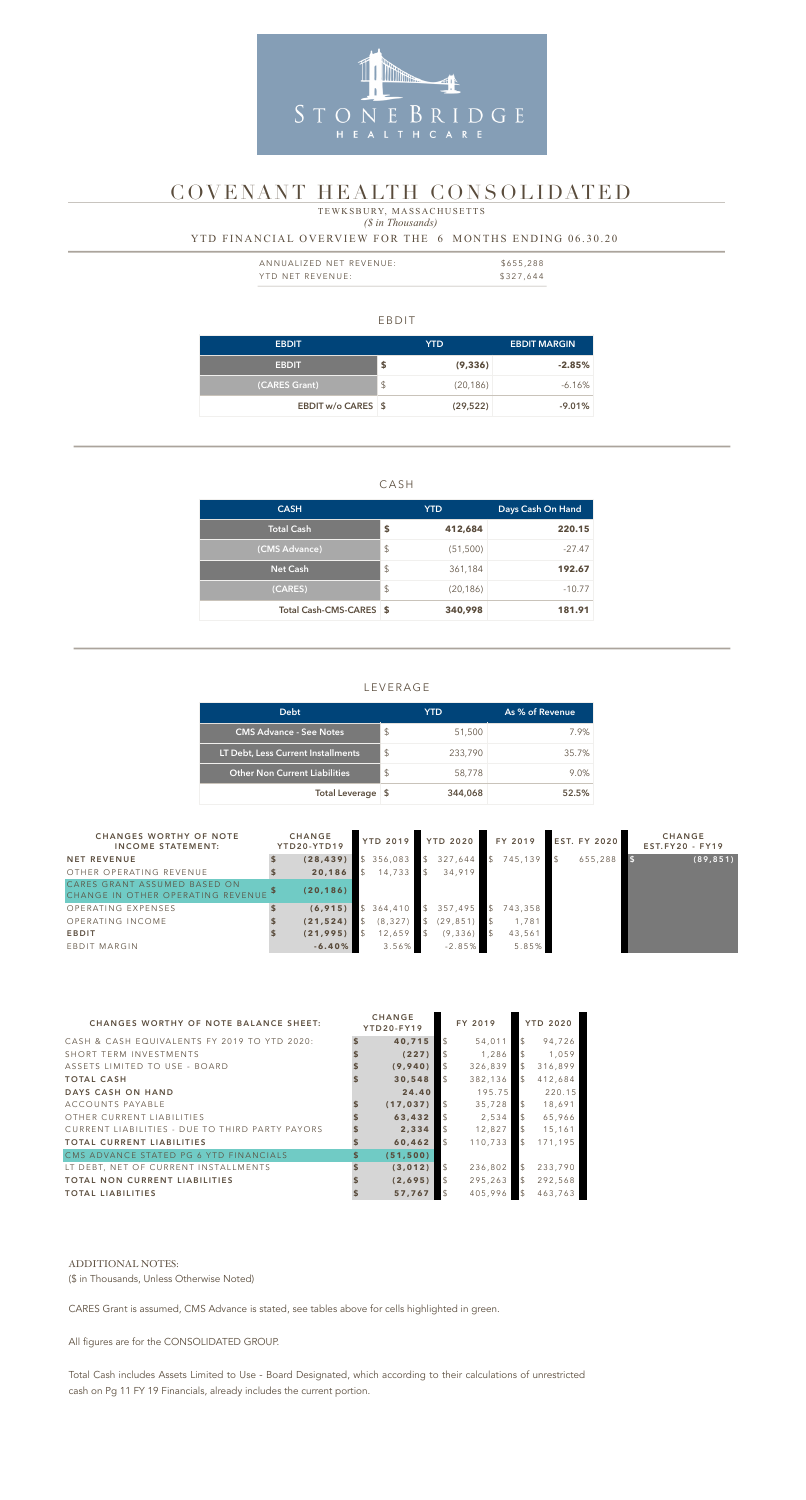

# EBDIT

## *(\$ in Thousands)*  YTD EBDIT WITH & WITHOUT CARES GRANT FOR THE 6 MONTHS ENDING 06.30.20 COVENANT HEALTH CONSOLIDATED

| ANNUALIZED NET REVENUE: | \$655,288 |
|-------------------------|-----------|
| YTD NET REVENUE:        | \$327,644 |

# EBDIT YTD 2020

| <b>EBDIT</b>             |               | <b>YTD</b> | <b>EBDIT MARGIN</b> |
|--------------------------|---------------|------------|---------------------|
| <b>Operating Income</b>  | $\mathcal{L}$ | (29, 851)  |                     |
| Plus Interest            | $\mathcal{L}$ | 5,133      |                     |
| <b>Plus Depreciation</b> | $\frac{1}{2}$ | 15,382     |                     |
| Total EBDIT \$           |               | (9, 336)   | $-2.85%$            |

# CARES GRANT

| <b>CARES GRANT</b>         | <b>Notes</b>                         | YTD       |
|----------------------------|--------------------------------------|-----------|
| <b>CARES Grant</b>         | See Notes on Pg 1 of<br>this Summary |           |
| <b>Total CARES Funding</b> |                                      | (20, 186) |

### EBDIT WITHOUT CARES

| <b>EBDIT WITHOUT CARES</b> |               | YTD.      | <b>EBDIT MARGIN</b> |
|----------------------------|---------------|-----------|---------------------|
| <b>EBDIT w/ CARES</b>      |               | (9, 336)  | $-2.85\%$           |
| (CARES)                    | $\mathcal{L}$ | (20, 186) | $-6.16\%$           |
| Total EBDIT w/o CARES \$   |               | (29, 522) | $-9.01%$            |